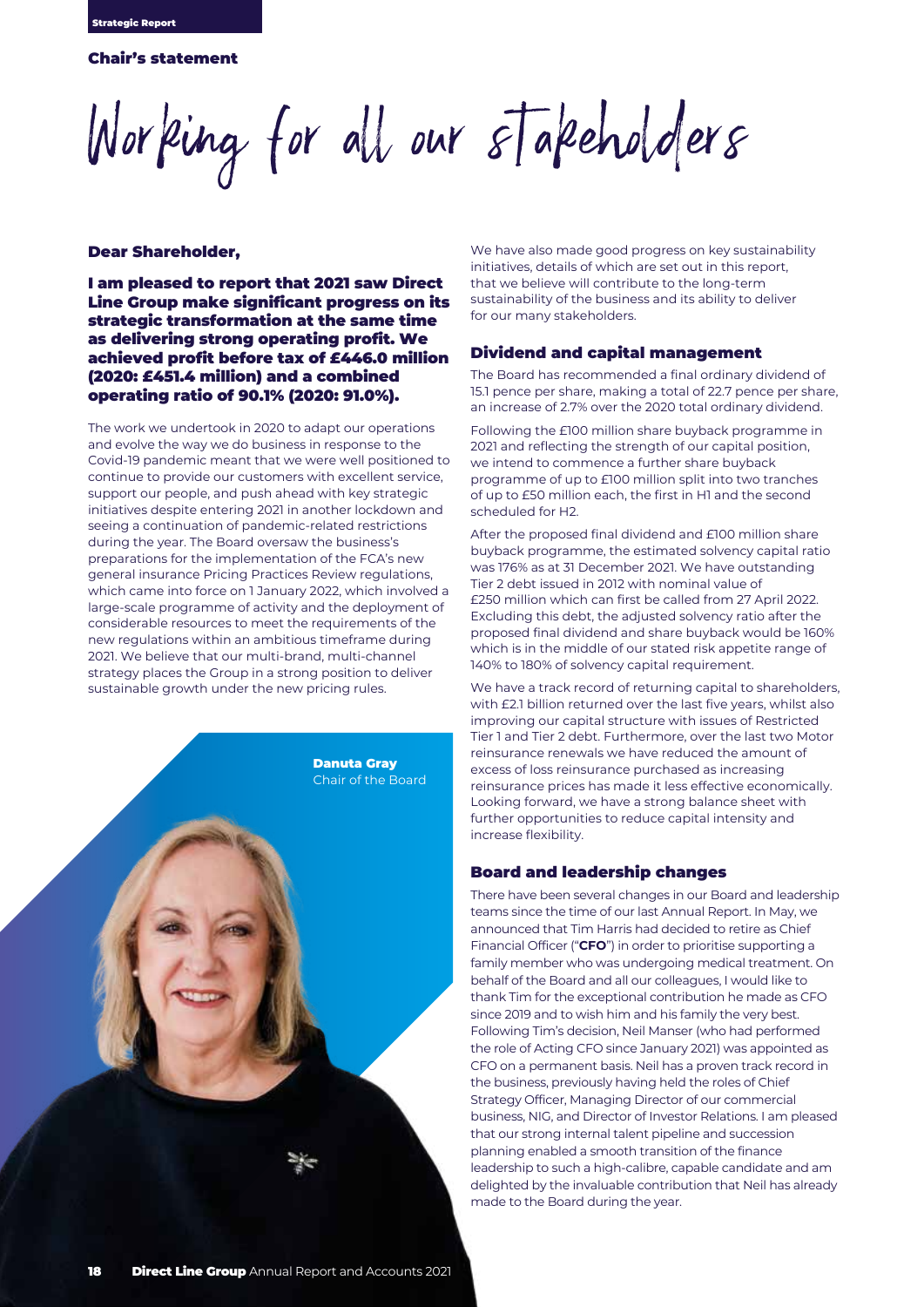In November, we were also delighted to welcome Tracy Corrigan to the Board as a Non-Executive Director. Tracy's broad understanding of capital markets and the digital economy, and first-hand experience of driving digital transformation, cultural change and customer-focused innovation, has put her in a strong position to support the Board and our executive team in delivering our ambitious strategy.

There were also some exciting appointments to our Executive Committee. Promotion of internal talent resulted in the appointment of Jessie Burrows as Managing Director, Customer Sales, Service & Claims and Jazz Gakhal as Managing Director, Motor. In addition, Aurore Lecanon joined us as Chief Risk Officer and Ash Jokhoo as Chief Information Officer. These appointments strengthen our capabilities in the key areas of data, customer and technology and support our drive to increase the diversity of our workforce at all levels.

More information about leadership changes in 2021 can be found on page 96.

# Sustainability and culture

Our vision is to create a world where insurance is personal, inclusive and a force for good. This means we want to do business in a way that benefits all our stakeholders and has a positive impact on society. We have lots of exciting and ambitious initiatives in place to help us achieve this, but just as importantly, we have a culture that places huge value on "doing the right thing" and encourages and empowers our people to do so. The Sustainability section of the Strategic report shows how we are embedding sustainability into our business with greater confidence, in a way that underpins our strategy and is reflected in the way we behave. In the Corporate Governance report, we show how the Board has engaged with our stakeholders, including our shareholders, and how it has adapted its own ways of working to support and sustain the Group's culture and connect with our wider management team.

#### Our customers

During the year, our strategic technology transformation delivered some material improvements to the way we interact with our customers. We successfully rolled out our new Motor platform to our biggest brands (Direct Line and Churchill) and we continued to find new opportunities for innovation, including an online customer claims portal, which enables digital claims management, and a new cloud-based telephony system in Green Flag, which enables enhanced customer service and more efficient claims handling.

2021 also saw us announce a new partnership with Motability, made possible by our investment in business and technology transformation, which has created the capability for us to be a service provider of scale. We will provide insurance and vehicle repairs to the Motability scheme, supporting its more than 640,000 customers. The scheme helps people with disabilities achieve greater independence by leasing a new car, scooter or powered wheelchair in exchange for their mobility allowance. This partnership aligns with our purpose of helping people carry on with their lives, giving them peace of mind now and in the future, and I look forward to seeing how Motability's customers can benefit from our investments in vehicle repair and customer service.

# Planet

During 2021, we continued to make good progress in respect of the "planet" pillar of our sustainability strategy. Our Sustainability report and Climate Change Action report for 2021 are available on the Group's corporate website. Highlights during 2021 included joining the "Race to Zero" Campaign and the launch of our first electric vehicle bundle for new Direct Line customers. More information about these initiatives can be found on pages 70 to 75.

In this report we also publish our second Task Force on Climate-related Financial Disclosures report, which sets out the progress the Group has made in setting Science-Based Targets, which will strengthen our disclosures across Scope 1, Scope 2 and Scope 3 emissions.

## Society

We aim to use our expertise to improve outcomes for society and the communities we serve. One of the key ways we see that we can make a positive impact on society is through promoting social mobility through the Opportunity Action Plan that we have launched in partnership with the Social Mobility Pledge. This year, we have looked to harness the benefits of remote working by targeting recruitment in social mobility cold spots and holding insight days for bright students from less-advantaged backgrounds. We have continued to use our Community Fund to prioritise social causes, including marginalised groups and loneliness, mental health and wellbeing and food poverty. More information on this work can be found on page 67.

### People

In 2021 we continued to support our people through the pandemic and look for ways to support our colleagues' wellbeing and safety in the new hybrid working environment. Our flexible approach to remote working has proven valuable in enabling us to access a wider and more diverse talent pool. We have listened to our colleagues' views, expressed through our regular engagement surveys and our Employee Representative Body, and taken action where we have seen opportunities to make things better (see pages 64 and 111). We continued to show strong commitment to our diversity and inclusion agenda, publishing our first Black Inclusion report and committing that from 2022 we will voluntarily publish our ethnicity pay gap. We hope this transparency will lead us to understand better where to focus future diversity and inclusion initiatives, because we know there is always much more to do.

I would like to end my statement by thanking our people for their continued commitment and dedication to our business. It is through their hard work that we enter 2022 with a sustainable business, ready to compete under new pricing rules and poised to use our new data and technology capabilities to grow the business, deliver great outcomes for customers and achieve our purpose of helping people carry on with their lives, giving them peace of mind now and in the future.

DANUTA GRAY Chair of the Board